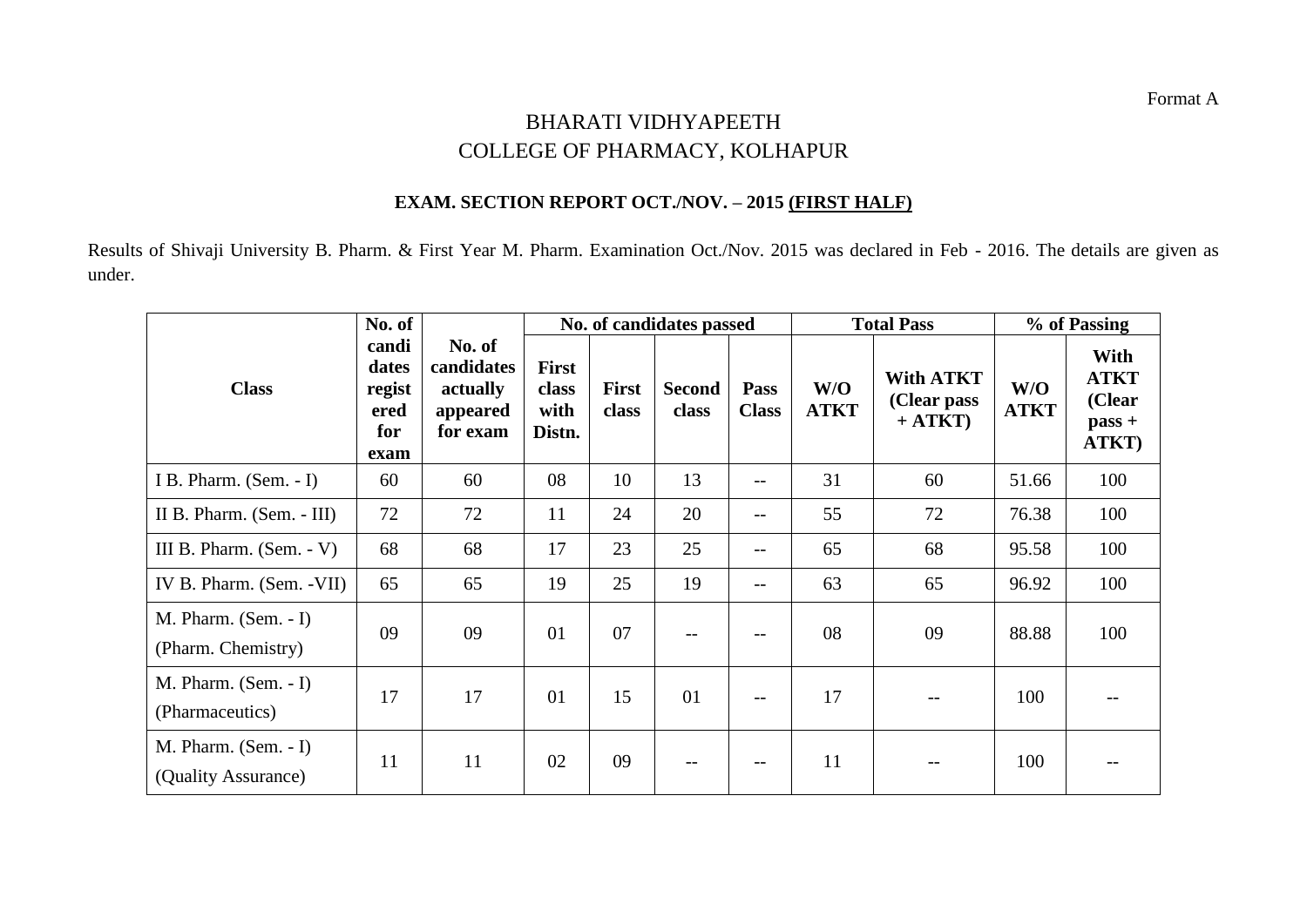## BHARATI VIDHYAPEETH COLLEGE OF PHARMACY, KOLHAPUR **EXAM. SECTION REPORT APRIL/MAY – 2016 (SECOND HALF)**

Results of Shivaji University B. Pharm. & First Year M. Pharm. Examination April-May 2016 were declared in June-2016. The details are given as under.

|                                                     |                                                        |                                                                        |                                                  |                              | <b>No. of Candidates Passed</b> |                      | <b>Total Pass</b>  |                                                    | % of Passing       |                                                    |
|-----------------------------------------------------|--------------------------------------------------------|------------------------------------------------------------------------|--------------------------------------------------|------------------------------|---------------------------------|----------------------|--------------------|----------------------------------------------------|--------------------|----------------------------------------------------|
| <b>Class</b>                                        | No. of<br><b>Candidates</b><br>registered<br>for Exam. | No. of<br><b>Candidates</b><br><b>Actually</b><br>appeared<br>for Exam | 1 <sup>st</sup><br><b>Class</b><br>with<br>Dist. | <b>First</b><br><b>Class</b> | <b>Second</b><br><b>Class</b>   | Pass<br><b>Class</b> | W/O<br><b>ATKT</b> | With<br><b>ATKT</b><br>(Clear<br>$Pass +$<br>ATKT) | W/O<br><b>ATKT</b> | With<br><b>ATKT</b><br>(Clear<br>$Pass +$<br>ATKT) |
| I B. Pharm. $(Sem. - II)$                           | 58                                                     | 58                                                                     | 11                                               | 11                           | 22                              | 04                   | 48                 | 55                                                 | 82.75              | 94.82                                              |
| II B. Pharm. $(Sem. - IV)$                          | 72                                                     | 72                                                                     | 14                                               | 31                           | 23                              | $--$                 | 68                 | 71                                                 | 94.44              | 98.61                                              |
| III B. Pharm. $(Sem. - VI)$                         | 68                                                     | 68                                                                     | 13                                               | 32                           | 16                              | $--$                 | 61                 | 66                                                 | 89.70              | 97.05                                              |
| IV B. Pharm. $(Sem. - VIII)$                        | 65                                                     | 65                                                                     | 43                                               | 19                           | 02                              | 01                   | 65                 | $\qquad \qquad -$                                  | 100                |                                                    |
| M. Pharm. $(Sem. - II)$<br>Pharm. Chemistry         | 09                                                     | 09                                                                     | $-$                                              | 08                           | 01                              | $--$                 | 09                 | $-$                                                | 100                |                                                    |
| M. Pharm. $(Sem. - II)$<br>Pharmaceutics            | 17                                                     | 17                                                                     | 04                                               | 11                           | 01                              | $--$                 | 16                 | 17                                                 | 94.11              | 100                                                |
| M. Pharm. $(Sem. - II)$<br><b>Quality Assurance</b> | 11                                                     | 11                                                                     | 01                                               | 10                           | $- -$                           | $- -$                | 11                 | $- -$                                              | 100                |                                                    |